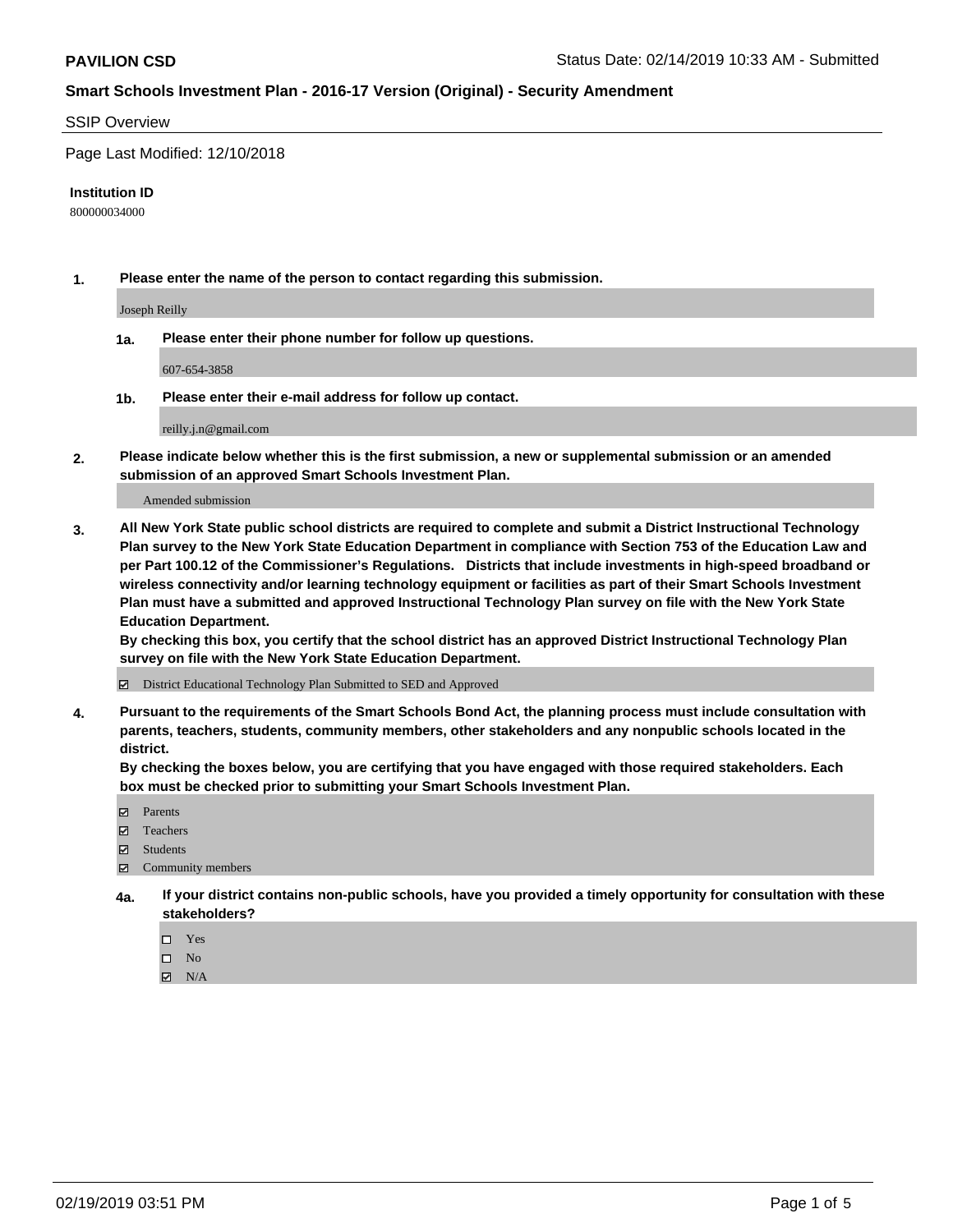#### SSIP Overview

Page Last Modified: 12/10/2018

### **5. Certify that the following required steps have taken place by checking the boxes below: Each box must be checked prior to submitting your Smart Schools Investment Plan.**

- The district developed and the school board approved a preliminary Smart Schools Investment Plan.
- $\boxtimes$  The preliminary plan was posted on the district website for at least 30 days. The district included an address to which any written comments on the plan should be sent.
- $\boxtimes$  The school board conducted a hearing that enabled stakeholders to respond to the preliminary plan. This hearing may have occured as part of a normal Board meeting, but adequate notice of the event must have been provided through local media and the district website for at least two weeks prior to the meeting.
- The district prepared a final plan for school board approval and such plan has been approved by the school board.
- $\boxtimes$  The final proposed plan that has been submitted has been posted on the district's website.
- **5a. Please upload the proposed Smart Schools Investment Plan (SSIP) that was posted on the district's website, along with any supporting materials. Note that this should be different than your recently submitted Educational Technology Survey. The Final SSIP, as approved by the School Board, should also be posted on the website and remain there during the course of the projects contained therein.**

Pavilion Presentation.pdf

**5b. Enter the webpage address where the final Smart Schools Investment Plan is posted. The Plan should remain posted for the life of the included projects.**

http://www.pavilioncsd.org/cms/One.aspx?portalId=195311&pageId=8417985

**6. Please enter an estimate of the total number of students and staff that will benefit from this Smart Schools Investment Plan based on the cumulative projects submitted to date.**

758

**7. An LEA/School District may partner with one or more other LEA/School Districts to form a consortium to pool Smart Schools Bond Act funds for a project that meets all other Smart School Bond Act requirements. Each school district participating in the consortium will need to file an approved Smart Schools Investment Plan for the project and submit a signed Memorandum of Understanding that sets forth the details of the consortium including the roles of each respective district.**

 $\Box$  The district plans to participate in a consortium to partner with other school district(s) to implement a Smart Schools project.

**8. Please enter the name and 6-digit SED Code for each LEA/School District participating in the Consortium.**

| <b>Partner LEA/District</b> | <b>ISED BEDS Code</b> |
|-----------------------------|-----------------------|
| (No Response)               | (No Response)         |

**9. Please upload a signed Memorandum of Understanding with all of the participating Consortium partners.**

(No Response)

**10. Your district's Smart Schools Bond Act Allocation is:**

\$940,829

**11. Enter the budget sub-allocations by category that you are submitting for approval at this time. If you are not budgeting SSBA funds for a category, please enter 0 (zero.) If the value entered is \$0, you will not be required to complete that survey question.**

|                                              | Sub-<br><b>Allocations</b> |
|----------------------------------------------|----------------------------|
| <b>School Connectivity</b>                   |                            |
| <b>Connectivity Projects for Communities</b> |                            |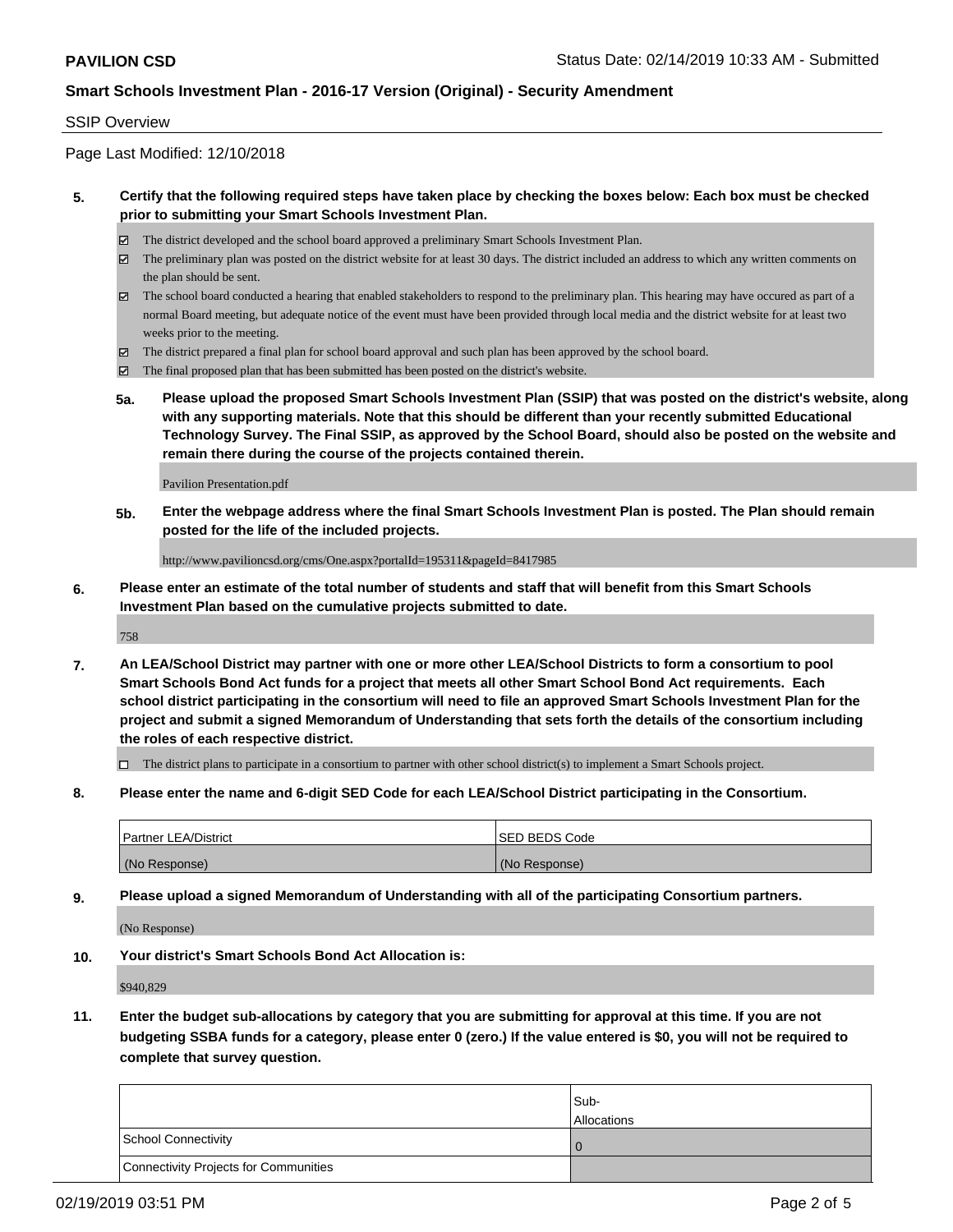# SSIP Overview

Page Last Modified: 12/10/2018

|                                    | Sub-<br>Allocations |
|------------------------------------|---------------------|
|                                    |                     |
| <b>Classroom Technology</b>        |                     |
| Pre-Kindergarten Classrooms        |                     |
| Replace Transportable Classrooms   |                     |
| <b>High-Tech Security Features</b> | 45,100              |
| Totals:                            | 45,100              |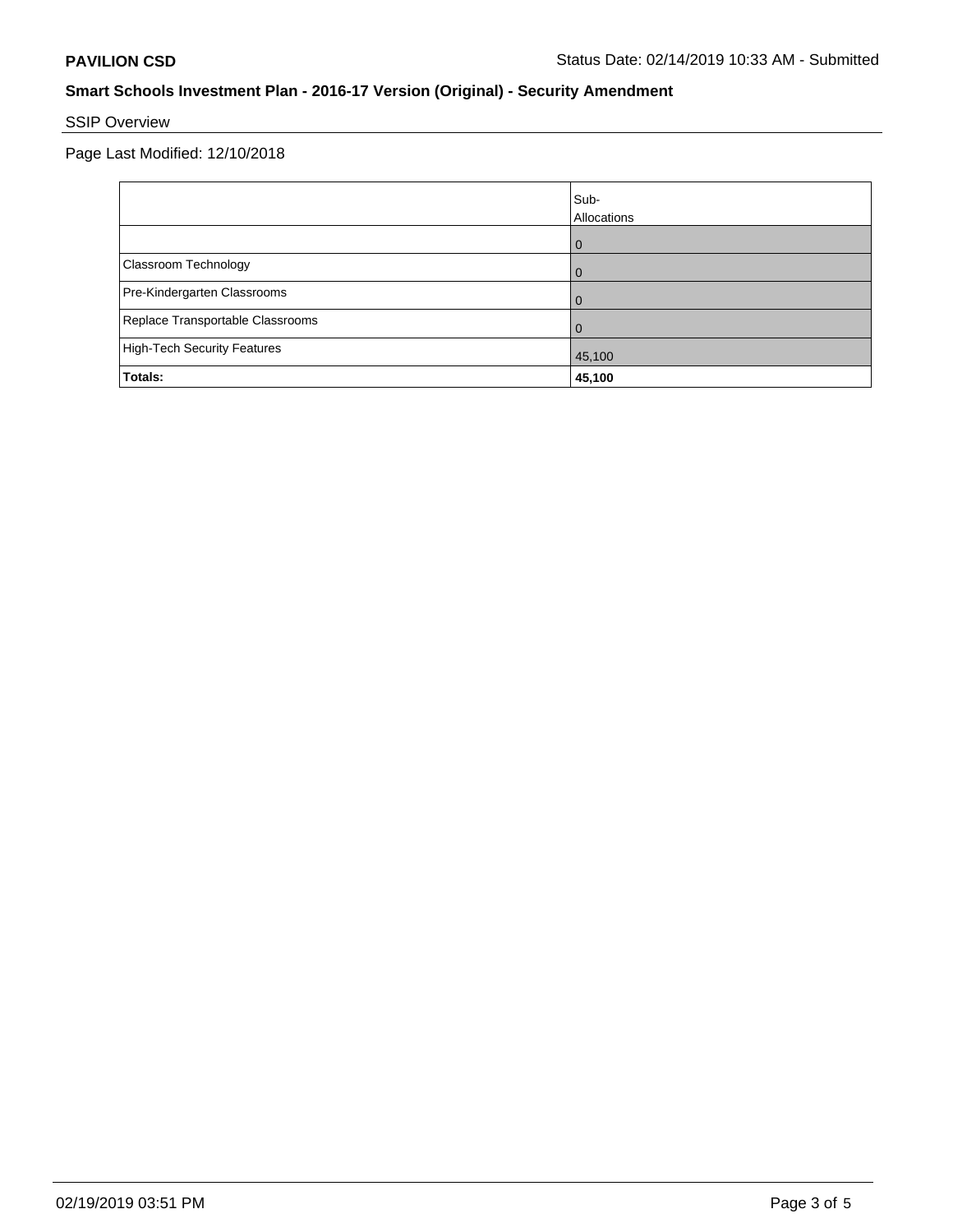### High-Tech Security Features

Page Last Modified: 12/10/2018

**1. Describe how you intend to use Smart Schools Bond Act funds to install high-tech security features in school buildings and on school campuses.**

During the application process for the Smart School Investment Plan, Pavilion Central omitted dollars for two very important components. The first is the required fees for the architect. The district wishes to increase their original application by \$28,400 to pay the architect for required design preparation, and mandatory drawing creation and NYSED Facilities submissions.

The architect has also asked that we apply for additional funds to establish a contingency budget in the event of unanticipated expenses.

**2. All plans and specifications for the erection, repair, enlargement or remodeling of school buildings in any public school district in the State must be reviewed and approved by the Commissioner. Districts that plan capital projects using their Smart Schools Bond Act funds will undergo a Preliminary Review Process by the Office of Facilities Planning.** 

**Please indicate on a separate row each project number given to you by the Office of Facilities Planning.**

| <b>Project Number</b> |  |
|-----------------------|--|
| 18-12-01-04-7-999-001 |  |

## **3. Was your project deemed eligible for streamlined Review?**

- Yes
- $\boxtimes$  No

**4. Include the name and license number of the architect or engineer of record.**

| <sup>'</sup> Name | License Number   |
|-------------------|------------------|
| David Walters     | 22222<br>23ZZ0 I |

**5. If you have made an allocation for High-Tech Security Features, complete this table.**

**Note that the calculated Total at the bottom of the table must equal the Total allocation for this category that you entered in the SSIP Overview overall budget.**

|                                                      | Sub-Allocation |
|------------------------------------------------------|----------------|
| Capital-Intensive Security Project (Standard Review) | l O            |
| Electronic Security System                           | $\Omega$       |
| <b>Entry Control System</b>                          | $\Omega$       |
| Approved Door Hardening Project                      | $\Omega$       |
| <b>Other Costs</b>                                   | 45,100         |
| Totals:                                              | 45,100         |

**6. Please detail the type, quantity, per unit cost and total cost of the eligible items under each sub-category. This is especially important for any expenditures listed under the "Other" category. All expenditures must be capital-bond eligible to be reimbursed through the SSBA. If you have any questions, please contact us directly through smartschools@nysed.gov.**

**Add rows under each sub-category for additional items, as needed.**